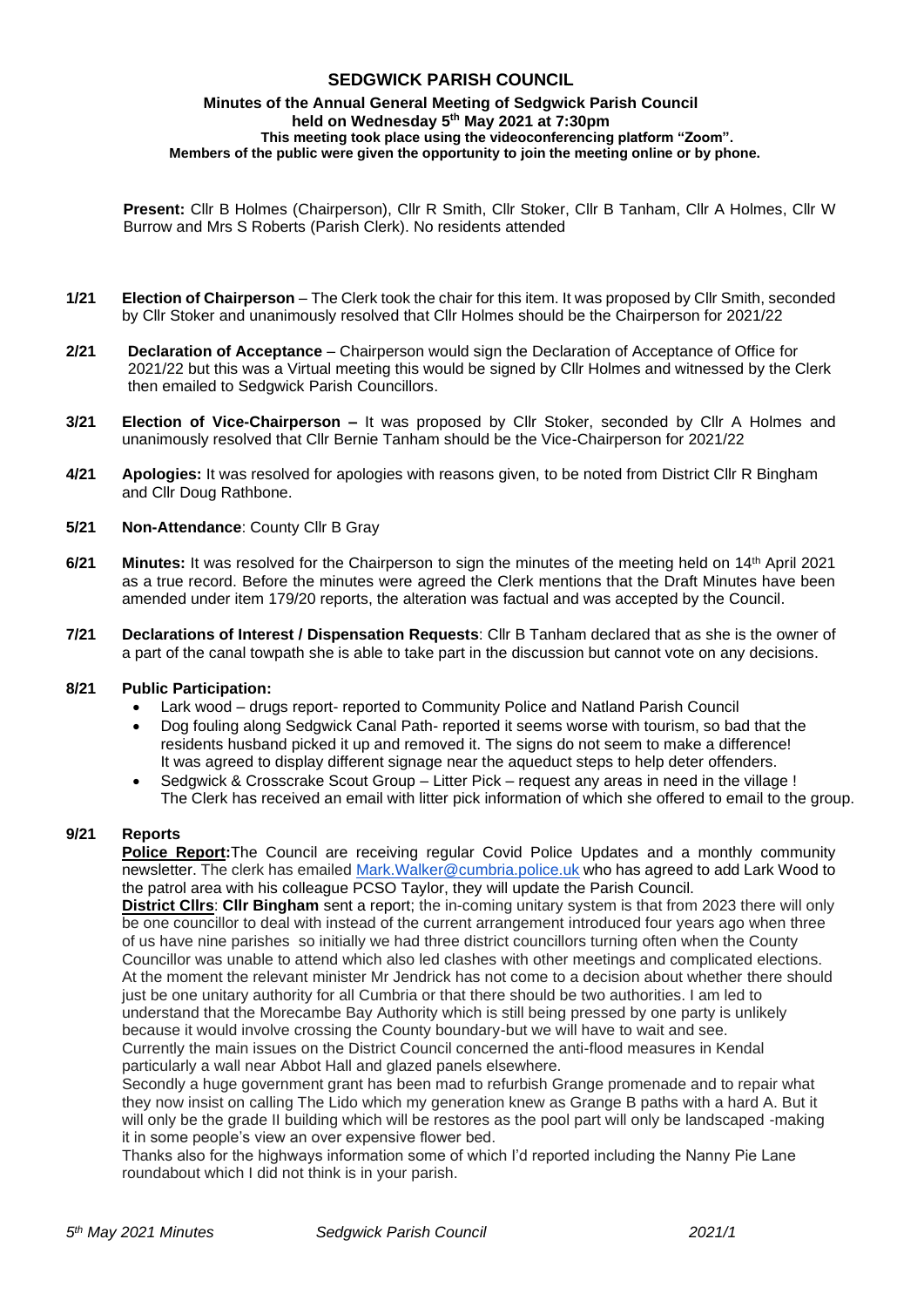**County Cllr B Gray**: **Cllr D Rathbone** was unable to attend the meeting and reported in the next couple of weeks it was expected a decision from Whitehall about a unitary council decision but nothing certain has been forthcoming.

The government's budget for Cumbria County Council road repairs has been reduced once again, by £10.5 million this coming year so I suggest we sit down together virtually, and work put some sort of plan to work for the ever-decreasing funding. Victoria Upton has received what I believe is a promotion. That may explain why I have not received any progress report on the items we have discussed. However, I have a call out to her successor to meet up virtually and discuss items in the near future. You may wish to introduce yourselves to her, I will report back as soon as I have any news on that front. Her name and email address is: [helen.karaaslan@cumbria.gov.uk](mailto:helen.karaaslan@cumbria.gov.uk)

Hopefully I will be in contact sooner than the next meeting, but silence doesn't mean inaction. **Village Hall Report**: : Reported it will be open for elections and consideration end of June to reopen – call general meeting- information to follow.

SPC has received a template risk assessment which they discussed, Cllr B Holmes has updated and it would be emailed to all Cllrs for approval so it can be implement before the face to face meeting takes place. The Clerk would contact the Village Hall Committee requesting permission to book the Hall for Julys meeting. Also the Council would ask for their permission to reinstate broadband in the village hall, which will be reviewed annually.

- **10/21 Officers Roles and Responsibilities:** After much discussion, the roles and responsibilities were agreed and will be displayed on the noticeboard and website.
- **11/21 Review Emergency Plan**: The Plan has been viewed by several Officers and it was agreed being fit for purpose, the team leaders named would need up dating and when this was completed it would be approved by the Parish Council.

## 12/21 **Planning Application submitted**:

SL/2021/0383 – Natland Sedgwick Rd West – 20 + new builds approved- sought for a change in application Jones Homes- although this is not in the Parish the Clerk felt it should be brought to Sedgwick Parish attention. This was discussed and it was noted when considering the proposed speed reduction in the village these houses would impact on more road usage.

**13/21 Sedgwick Parish Council COVID 19** – Cllr B Holmes reported that the website had been updated with lockdown information. **Sedgwick Neighbours and Friends Resilience Group.** This group remains in operation and will continue to support residents. **Correspondence: SLDC Covid cases remain low- 29th April 2021** 

## **14/21 Highways/Footpaths**

- a) To receive the monthly highways report Cllr A Holmes reported it was difficult to understand why the report was stating no problem found when these items had been agreed by highways to be completed. It was agreed that Cllr A Holmes would write to Helen Karaaslan Highways department and ask why with an introduction also copying Cllr D Rathbone and County Cllr R Bingham.
- b) Safer Roads and Footpaths Initiative/funding no update from Cllr Rathbone
- c) Safer Roads Issues joined up with Station Parish Council- Cllr B Holmes reported Stainton Parish was having the same issues as Sedgwick and agreed when restrictions are lifted to have meeting in order to work together on these issues. Date to be agreed after the next meeting.
- d) Request for extra Litter Bins Cllr Tanham has contacted SLDC Sion Thomas and completed application for funding for waste bins. These issues were discussed at great length and it was agreed for the clerk to look into costing of a grey bin for the millennium field and to arrange collection.
- e) Request for replacement children play sign on Hill Close. It was agreed to purchase this sign for £16.99, we have now received it and Cllr Stoker & Cllr A Holmes would erect it.
- f) It was agreed to arrange a meeting with Mr Pocock to help identify how matters can be improved with the cyclist using the village roads. Date to be confirmed- on a Wednesday evening.
- g) Highways -heads up for Parish Councils by CALC- all agreed to attend the proposed training.

## **15/21 Playground /Millennium Field**

- a) Monthly Safety Report- by Cllr Stoker who reported he and Cllr Tanham had prepared the compositing of the cut grass and further work would be required. Cllr Stoker had also spring cleaned most of the play equipment. The Council thanked his for his commitment to the millennium field.
- b) Stepping Stones ordered from Playdale email received today ready for collection, Cllr Stoker to arrange a date and with the help of Cllr Burrow will install the stepping stones- report back at the next meeting.
- c) Cllr Stoker would erect the plaque on the monkey tree and it was hoped to have a ceremony in July before the meeting so the Council could thank Mr D Willacy for his commitment to the Parish Council.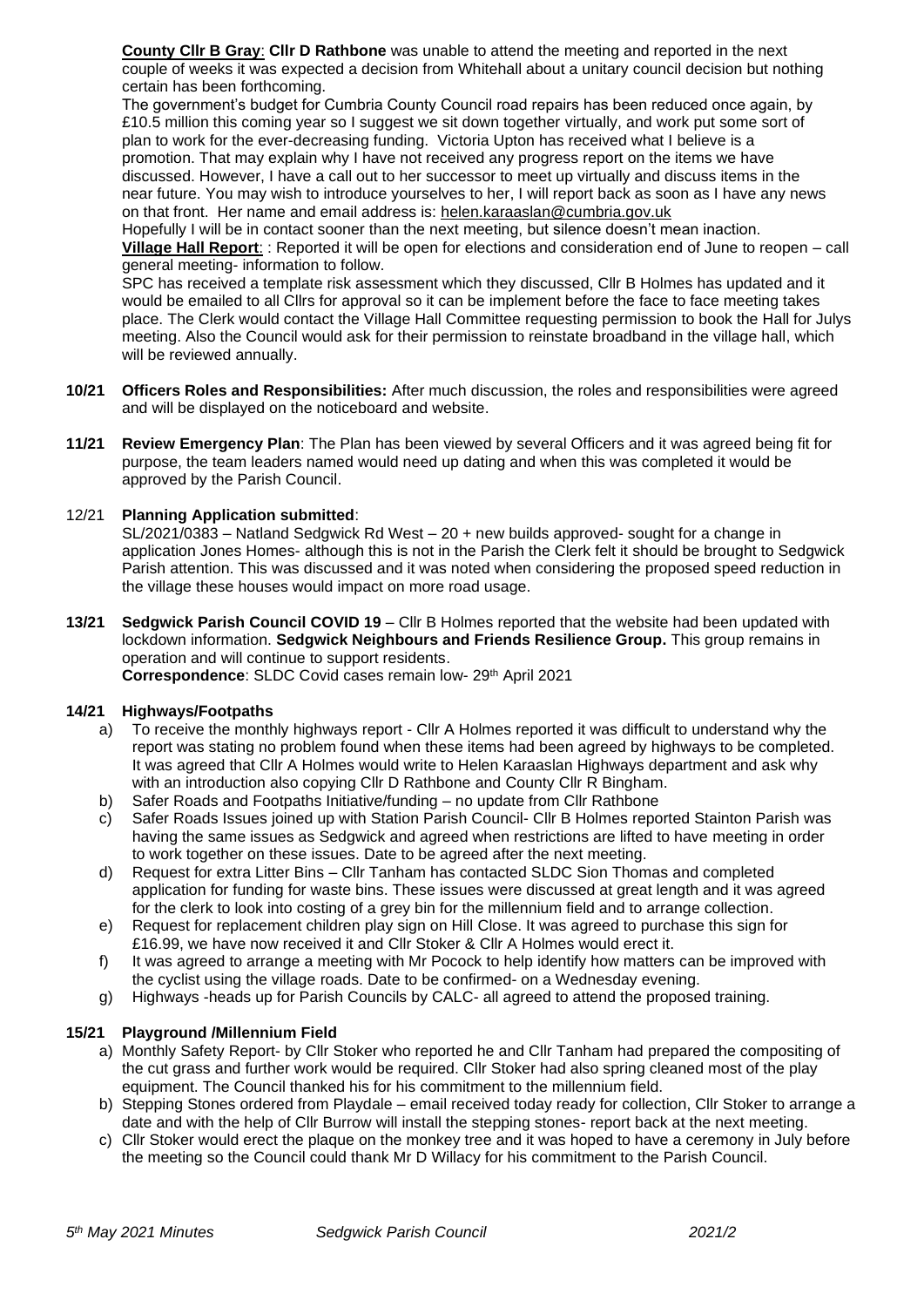# **16/21 Canal Wildlife Area Report**

- a) Monthly report Cllr B Holmes reported -checked the canal on 4/5/21- Usage has been exceptionally high again - parking along Back Lane is a concern especially for the school bus which needs passing room. There is some evidence of use by cycles Almost all the trunks have been removed by the contractor; the area has been left looking very tidy considering how much has been felled. Thanks go to the contractor for a good job. The bluebells are better than ever and the area looks great. The path is not as muddy as I thought it would be after the rain. The only "litter" is dog fouling It looks like there are 20-30 more ash trees that are growing within falling distance of the path; although they were still healthy last September, we need to plan for their removal as soon as they become badly diseased this could take 5 years. In June we will see how many of them have survived the winter and the spring drought - Alistair will re-inspect in September when the full cycle of the virus will show the trees at their worst. A possible way forward to manage the trees is to appoint a contractor to maintain the canal. It was agreed for the Clerk to contact CALC to see if this was feasible before advertising the role.
	- b)LCRP issues

i) Repair to the Towpath over the aqueduct - The issue has been passed to the CRT. In the meantime, the path is deteriorating. This will be reported at the next NHLF meeting. Plans continue to install the new signage on the aqueduct, it was agreed to report that weeds growing up the steps and on the bridge its self and ask if the rail on the steps would have an installation date. Ii Correspondence received from Richard Frank requesting information from Sedgwick Parish Council after reading the minutes. It was agreed that Cllr B Holmes would reply to his email iii) Towpath Trail Group next meeting  $19<sup>th</sup>$  May 2021, it was agreed that Cllr Tanham & Cllr Smith would attend and report back.

**17/21 Website:** Cllr Holmes reported that the website was well used thoughts be that of more tourist. Cllr Holmes has been updating Sedgwick History as and when she can. The April's minutes, May's draft minutes, Accounts for 2019/20, update of Councillors with the roles & responsibilities would be added.

# **18/21 Finance**

- a) The bank statement received Bank Balance as of 30 April 2021 No statement received
- b) To receive SLDC Remittance £10,931.40 on 28<sup>th</sup> April 2021
- c) Payments Approved: Zurich Annual Insurance £410.91, G Blenkarn Internal Audit £80.00 and Microsoft Office Annual Fees – S Roberts £59.99
- d) Accounts reported on 13<sup>th</sup> January/10<sup>th</sup> March 2021, which cleared the bank account not approved as no bank statement has been received. This will be completed at the next meeting.

e) The Draft Annual Year End Accounts, AGAR report 20/21, exemption certificate was approved by all Councillors and it was agreed to display the notice of completion in the cabinet and on the website.

f) Council reviewed and accepted the Financial Risk + Risk Assessments and Asset Register for 2020/21. g) It was approved to reclaim VAT Jan/March 2021 £97.12

f) The gazebo was not approved because Council must now meet in a public building as directed by government.

## **19/21 Items for consideration for a future agenda**

- Update on Covid-19
- Highways Report with progress of outstanding issues
- Canal Wildlife Area Report
- Millennium Field Report
- Standing Orders/ Financial Standing Orders review
- PSPO 2021- Consultation Process
- Local Government reorganisation
- Consideration to Appoint a maintenance contractor.
- **20/21 Correspondence:** All the documents have been circulated to the Councillors.

## **21/21 Open Action not covered elsewhere on the Agenda**

- Great Cumbria Litter Pick- information received and noted
- Nalc Cyber Security Guide- received and noted
- Nalc Response to Government on LGR in Cumbria- received and noted
- MHCLG Electronic Communications Infrastructure Consultation for Nalc briefing PC4-21- received and noted
- DCMS Rural Broadband Consultation- Nalc briefing PC3-21- received and noted
- High Court Judgement on Virtual Meetings from Calc- received and noted
- CVS Funding Opportunities- received and noted
- Climate Change 90 Minute Interactive session- received and noted